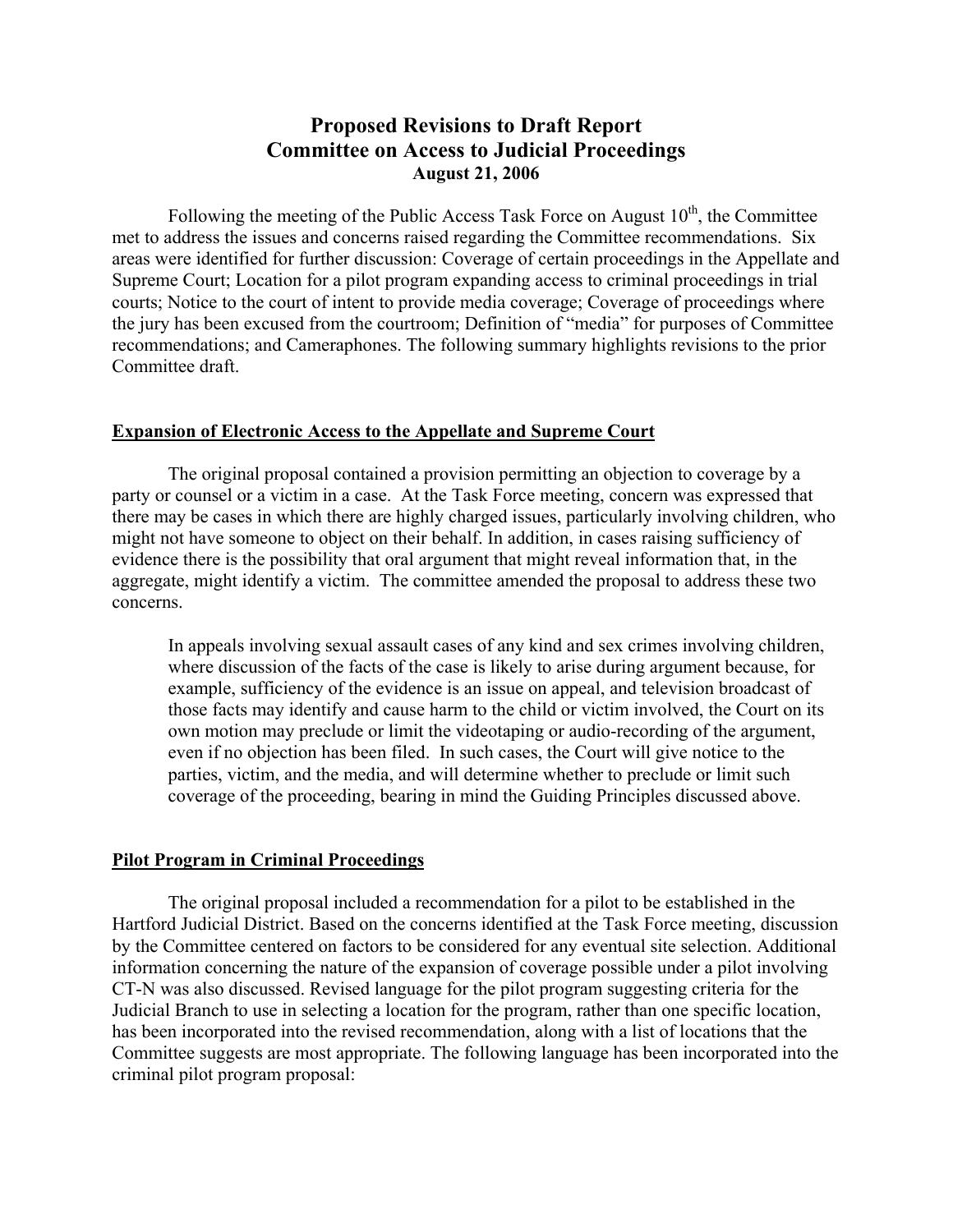Proposed Revisions to Draft Report Committee on Access to Judicial Proceedings Page 2 of 3

> The Committee recommends that the selection of a Judicial District for the pilot program be based on the following considerations: the courthouse facilities (age of the buildings, their ability to accommodate the media technology involved, and security and cost concerns); the volume of cases and assignment of judges to that district, the likelihood of significant criminal trials of interest to the media in the district, the proximity of the district's courts to the major media organizations, and to CT-N if CT-N has an interest in providing coverage; and the proximity of the courts to the Judicial Branch administrative offices. The committee recommends that the following locations ought to be considered as possible locations for the pilot program: Bridgeport, Hartford, Middletown, New Britain, New Haven, New London, and Waterbury.

## **Notice of Media Coverage**

 At the meeting of the Task Force, concern was expressed that the ability of the court to address the logistics of media coverage may be compromised if there is no notice of intent to cover a proceeding. The timing was less of an issue than the fact of notice, whenever it is provided. Accordingly, the Committee added the following to both the criminal pilot and the proposal to expand media coverage of civil matters:

Absent good cause shown, the media shall provide advance notice of their intent to use still cameras, video cameras or audio recording, and the trial judge should, to the extent possible, consult in advance with the media about anticipated coverage of proceedings.

## **Media coverage of Jury Trials**

 In the original draft report, electronic coverage was not to be permitted when the jury has been excused. At the Task Force meeting, Justice Palmer suggested that there should be discretion for the judge to make a determination regarding the scope of coverage, if any, and suggested that permitted coverage under certain circumstances could be educational for the public and provide a greater understanding of the way the system works. The Committee reviewed the issues raised by allowing any coverage of these trial proceedings, i.e., fair and unbiased trial, jurors' inadvertent exposure to information that is not allowed in as evidence, the greater risk of such exposure through electronic coverage, and the educational value of public access to such proceedings. After extensive discussion, the committee added language to both the criminal and civil proposals to permit such coverage in the judges' discretion:

There shall be no video taping, audio recording or photographing of jurors. There shall be no video taping or audio recording of trial proceedings held when the jury has been excused from the courtroom unless the trial court determines that such coverage does not create a risk to the defendant's rights or other fair trial risks under the circumstances.